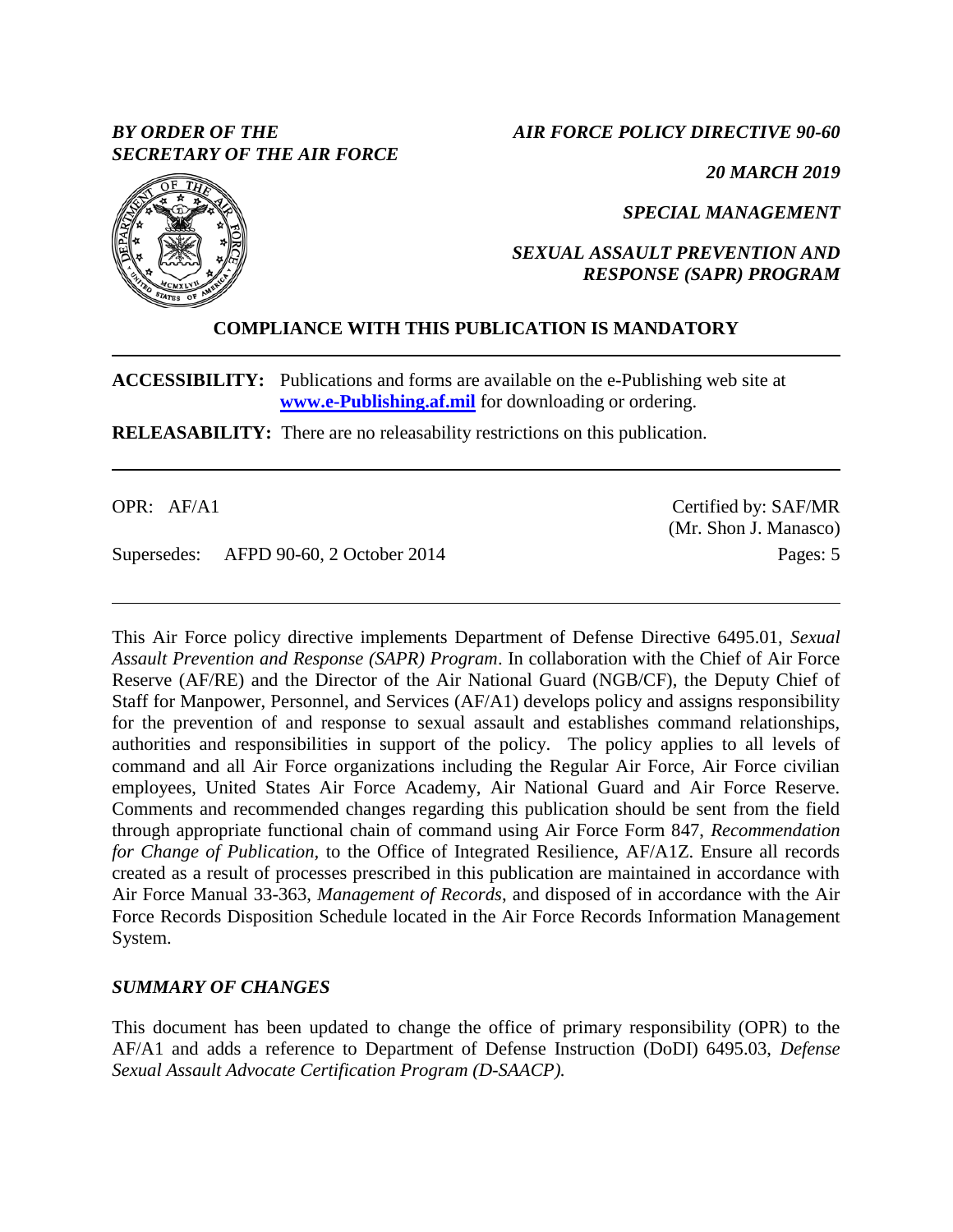**1. Background.** Providing a safe, respectful, and productive work environment free from sexual harassment and sexual assault is the responsibility of every Airman. The Air Force's mission depends on Airmen having complete trust and confidence in one another. Air Force core values of Integrity First, Service Before Self and Excellence In All We Do, define the standard. Sexual assault is incompatible with our core values, our mission, and our heritage. As such, the Sexual Assault Prevention and Response Program is a priority both for ensuring readiness and taking care of our Airmen.

**2. Policy.** It is Air Force policy to:

2.1. Eliminate sexual assault within the Department of the Air Force through awareness and prevention training, education, reporting, response, victim advocacy, and accountability. The Air Force promotes sensitive care and supports confidential reporting for victims of sexual assault.

2.2. Provide mechanisms at the recruiting and accession points to prevent previously adjudicated offenders from entering the Air Force.

2.3. Ensure strong prevention and response programs, including law enforcement, investigative, and military justice policies and procedures that address victim safety and hold offenders appropriately accountable for their actions.

2.4. Provide an immediate, trained response capability for each report of sexual assault in all areas, including in deployed locations, and ensure victims receive timely access to appropriate treatment and services.

2.5. Treat sexual assault patients as emergency cases that will be given priority. A sexual assault victim may need immediate medical intervention to prevent loss of life or may be suffering resulting from physical injuries (internal or external), sexually transmitted infections, pregnancy, and psychological distress.

2.6. Protect victims of sexual assault from retaliation including ostracism, maltreatment, reprisal and harassment resulting from their reporting.

2.7. Ensure victims of sexual assault are protected, treated with dignity and respect, and provided support, advocacy and care. Offer two reporting options to Airmen, as well as Air Force civilian employees and adult military dependents.

2.7.1. Non-confidential, Unrestricted Reporting provides victims' services and holds offenders appropriately accountable.

2.7.2. Confidential, Restricted Reporting ensures victims have access to a number of victims' services without triggering command or law enforcement involvement.

2.8. Provide support to our total force Airmen regardless of when or where the sexual assault took place.

## **3. Roles and Responsibilities.**

3.1. The Chief of Staff of the Air Force serves as the senior uniformed officer responsible for overseeing and providing recommendations to the Secretary of the Air Force on the issue of sexual assault policy matters on prevention, response, oversight, standards, training, and program requirements.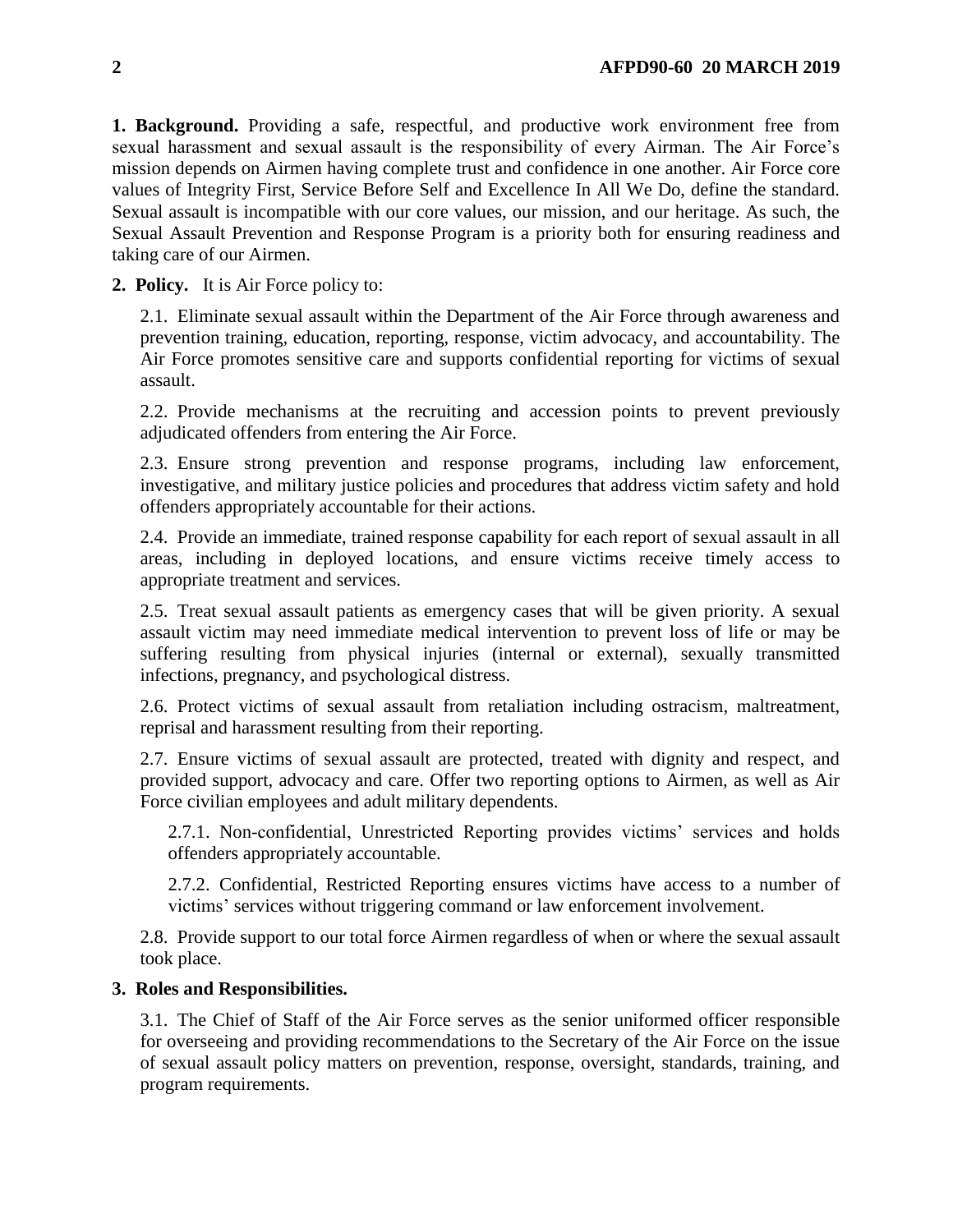3.2. The Vice Chief of Staff of the Air Force serves as an agent of the Secretary of the Air Force and provides guidance, direction, and oversight for all matters pertaining to the formulation, review, and execution of plans, policies, programs, and budgets addressing sexual assault as well as develops performance-based metrics, leading indicators, and feedback protocols to assess ongoing program performance.

3.3. The Inspector General (SAF/IG) is responsible for providing oversight and guidance to the Air Force Office of Special Investigations (AFOSI) in accordance with DoDI 5505.18, *Investigation of Adult Sexual Assault in the Department of Defense*, Headquarters Air Force Mission Directive 1-20, *The Inspector General* and Air Force Policy Directive 71-1, *Criminal Investigations and CI.*

3.4. The Air Force General Counsel (SAF/GC) develops and interprets legal policy and provides legal oversight and guidance for all aspects of sexual assault policy, and other matters related to sexual assault, as needed.

3.5. The Deputy Chief of Staff of Manpower and Personnel Services, AF/A1, is responsible for the resourcing, policy development and operational and function oversight of the Sexual Assault Prevention and Response Program and approving required training for Air Force Sexual Assault Response Coordinators, Sexual Assault Prevention and Response Victim Advocates, and Volunteer Victim Advocates, in accordance with DoDI 6495.02, *Sexual Assault Prevention and Response (SAPR) Program Procedures* and DoDI 6495.03 *Defense Sexual Assault Advocate Certification Program (D-SAACP).*

3.6. The Judge Advocate General (AF/JA) is responsible for military justice activities related to this directive and assists in developing, coordinating, and executing legal policy and essential procedural guidance for the management of sexual assault issues. AF/JA is responsible for ensuring required training of all judge advocates in sexual assault policy and related matters. AF/JA is the responsible official for administration of the Victim and Witness Assistance Program and the Special Victims' Counsel Program.

3.7. The Surgeon General (AF/SG) is responsible for health care policies, clinical practice guidelines, related procedures, and standards governing Air Force healthcare programs for victims of sexual assault. The AF/SG is responsible for ensuring required training of health care personnel in sexual assault policy and related matters.

3.8. The Chief of Chaplains (AF/HC) is responsible for Chaplain Corps policies and procedural guidance for matters related to sexual assault. AF/HC is responsible for ensuring members of the Chaplain Corps complete required training in sexual assault policy and related matters.

3.9. The Deputy Chief of Staff of the Air Force, Logistics, Installations and Mission Support (AF/A4 & A7), through the Director, Air Force Security Forces (AF/A4) is responsible for security and law enforcement guidelines and related procedures that support the Sexual Assault Prevention and Response Program. The Director is responsible for ensuring Security Forces investigators are sufficiently trained to investigate the offenses under their purview and ensuring all law enforcement personnel are trained to respond to sexual assault allegations in their first responder capacity.

3.10. The Deputy Chief of Staff of the Air Force, Manpower, Personnel and Services (AF/A1) is responsible for developing, coordinating, and executing: Sexual Assault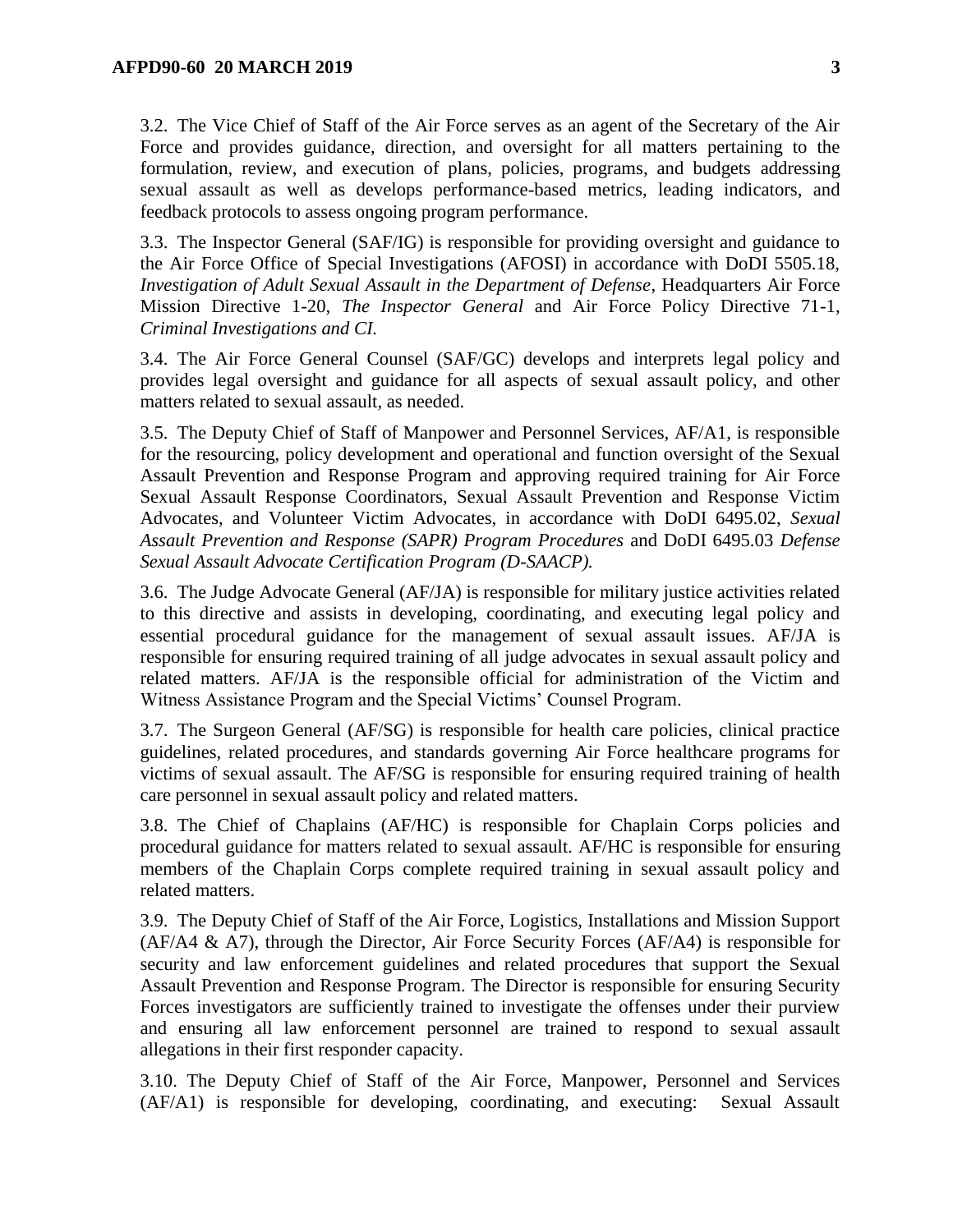Response Coordinator assignments; civilian Sexual Assault Response Coordinator/ Sexual Assault Prevention and Response Victim Advocate hiring; Sexual Assault Response Coordinator professional development education, training, and broadening; expedited transfer of approved subject and victim requests; Sexual Assault Response Coordinator deployments; career development for those in the Force Support Air Force Specialty Code (38F) (military Sexual Assault Response Coordinators); and separation and retirement processing for Airmen. AF/A1 is responsible for employing recruiting processes to prevent accession of previous offenders.

3.11. The Chief of Air Force Reserve (AF/RE) implements Sexual Assault Prevention and Response Programs for Air Force Reserve personnel that comply with this policy directive and ensures the training of Reserve personnel in sexual assault policy and related matters.

3.12. The Director of the Air National Guard (NGB/CF) implements Sexual Assault Prevention and Response Programs for Air National Guard personnel that comply with this policy directive and appropriate National Guard Bureau policy and ensures the training of Air National Guard personnel in sexual assault policy and related matters.

3.13. Major Command commanders implement Sexual Assault Prevention and Response Programs consistent with these policies and the procedures established in the Air Force Sexual Assault Prevention and Response Program. Major Command oversight will not be delegated below the Major Command Vice Commander or equivalent position.

3.14. Headquarters Air Education and Training Command develops and distributes, in coordination with AF/A1Z, appropriate sexual assault educational materials for all levels of accession, technical training and professional military education sources.

> HEATHER A. WILSON Secretary of the Air Force